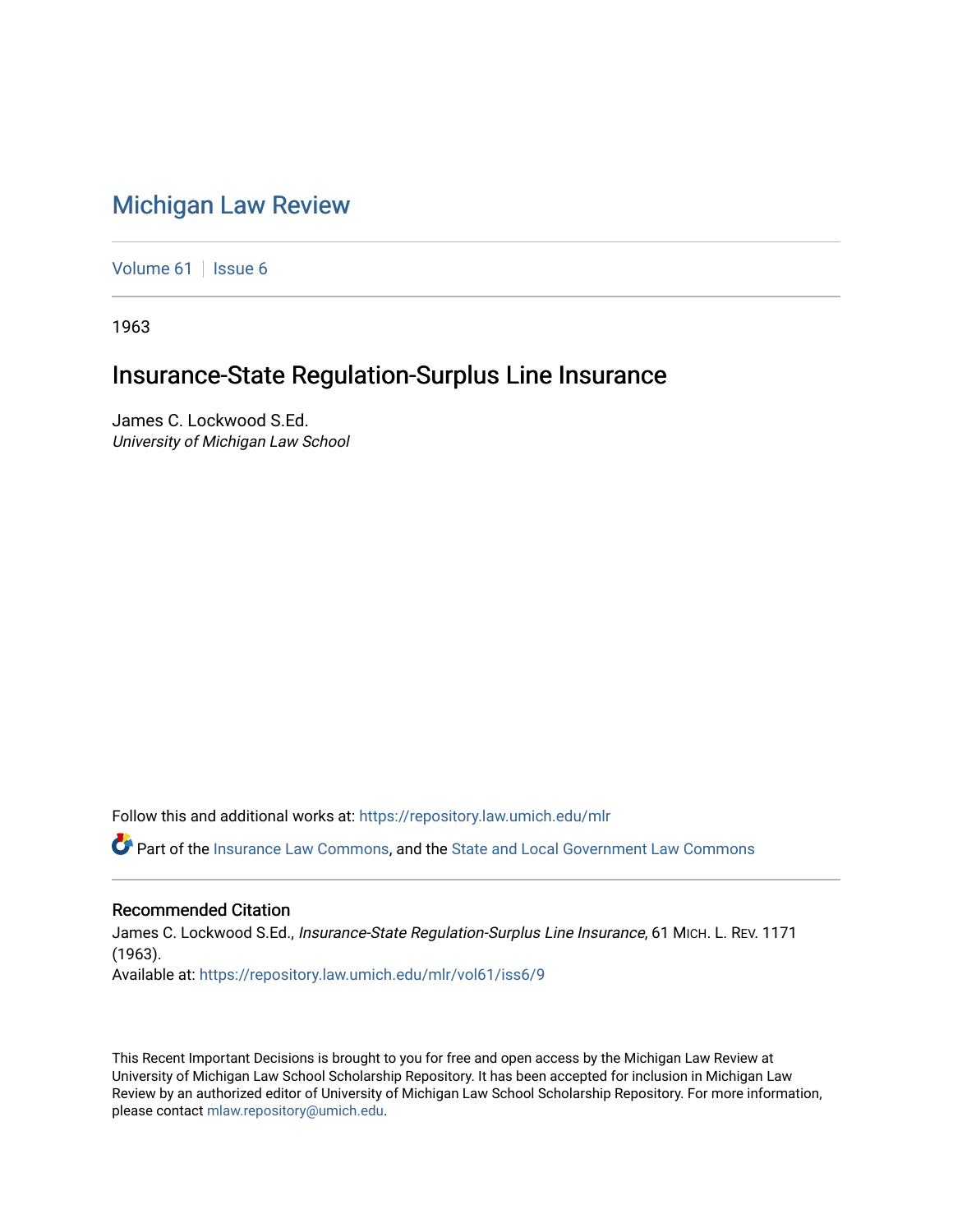INSURANCE-STATE REGULATION-SURPLUS LINE INSURANCE-Plaintiff, a New York corporation doing business in Texas, purchased insurance covering risks located in Texas from insurers not licensed to do business in that state. The entire insurance transaction was consummated outside Texas, and any adjustment for losses was to be made outside the state. Pursuant to a Texas statute,<sup>1</sup> plaintiff was taxed an amount equal to five percent of its gross premiums. Plaintiff instituted the present suit in a state court in Texas to recover the tax, which had been paid under protest. The trial court's decision for plaintiff was affirmed by the court of civil appeals, and the Supreme Court of Texas denied an application for writ of error. On certiorari to the United States Supreme Court, *held,* affirmed, one Justice dissenting. Congress, in passing the McCarran Act,<sup>2</sup> explicitly incorporated the limitations of prior Supreme Court decisions3 which had held that a state does not have the power to tax insurance contracts entered into outside its jurisdiction, even though such contracts covered risks located within the state, and thus a de novo consideration of such decisions is inappropriate. *State Bd. of Ins. v. Todd Shipyards Corp.,* 370 U.S. 451 (1962).

The principal case is illustrative of a troublesome area of state insurance regulation, that involving surplus line insurance. Historically, the function of surplus line insurance was to provide lines of insurance that were in excess of the lines, or amounts of a particular line, which could be absorbed by the insurance companies admitted to do business within a state. Today it has come to mean *any* insurance placed with insurance companies not admitted to do business in a particular state. Non-admitted insurers provide valuable services in addition to their historic function. First, non-admitted insurers are often responsible for the introduction of wholly new lines of insurance coverage in areas in which admitted companies have shown little interest. Moreover, they can write insurance risk by risk, whereas their admitted counterparts, because of the restrictions imposed by state regulation and the belief that actuarial tables based on extensive sampling are necessary, are confined to writing only class insurance. The ability to so individualize insurance coverage enables such insurers, through the use of non-standard forms, to tailor their policies to

2 59 Stat. 33 (1945), 15 U.S.C. §§ 1011-15 (1958).

s Connecticut Gen. Life Ins. Co. v. Johnson, !103 U.S. 77 (1938); St. Louis Cotton Compress Co. v. Arkansas, 260 U.S. 346 (1922); Allgeyer v. Louisiana, 165 U.S. 578 (1897).

<sup>1</sup> TEX. INS. CODE art. 21.38, § 2(e) (Supp. 1962).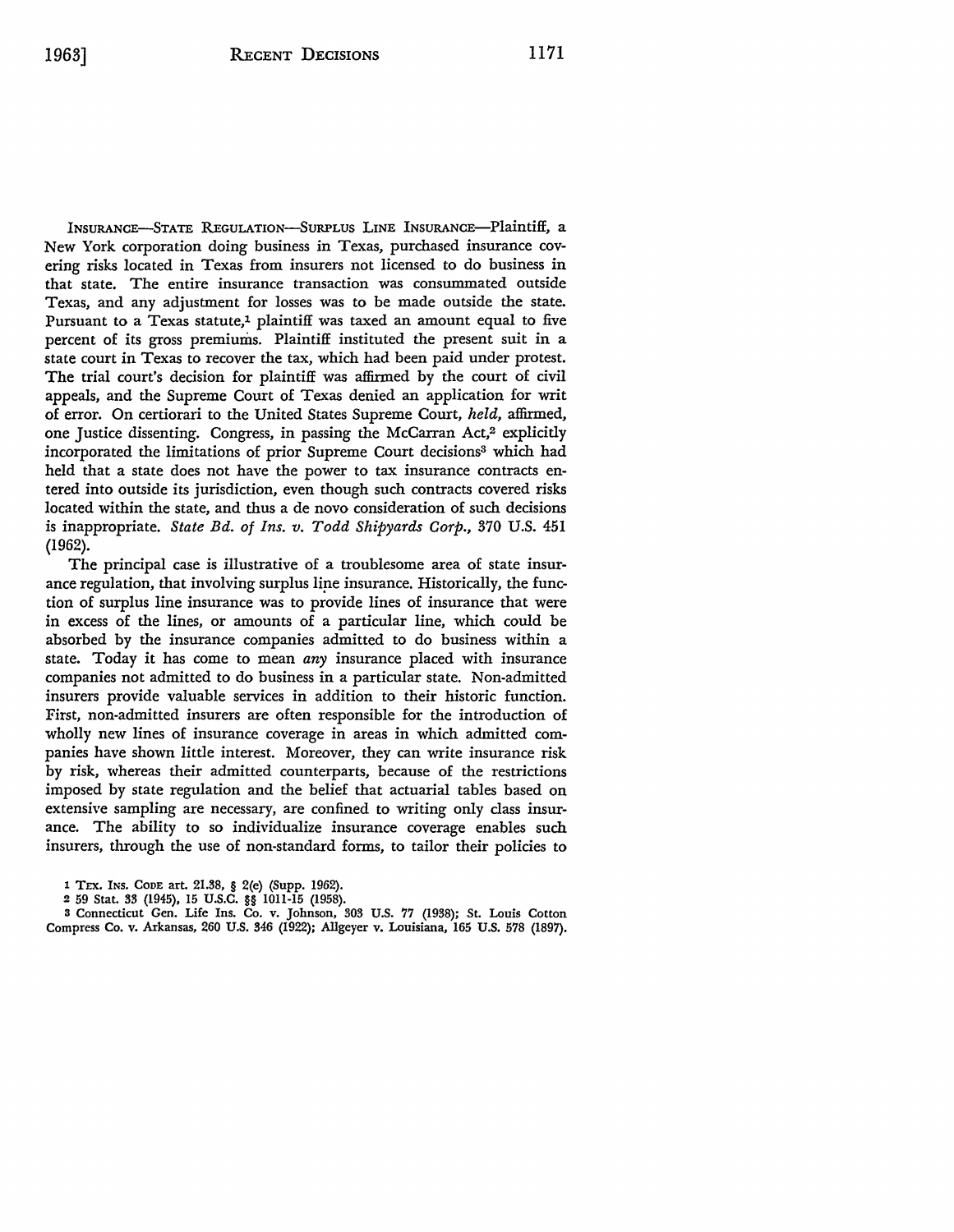the exact needs of the insured, and also to perform a valuable service in writing deductibles.4 Finally, the existence of surplus line insurers provides an escape from the rigid rate and form regulations imposed by states on admitted insurers. On the other hand, as many admitted insurers contend, the non-admitted insurer obtains an unfair competitive advantage by not being subject to costly and burdensome state regulation and taxation. Moreover, since the non-admitted insurer is not generally required to disclose matters relating to its financial stability,<sup>5</sup> less protection is offered to the public.

There are three prevailing methods of writing insurance in the nonadmitted market:<sup>6</sup> first, through local brokers licensed to deal with nonadmitted companies; second, through brokers in other states who are also licensed to deal in the non-admitted market; and third, in a few instances through direct application by the insured to the insurer. The state's right to tax the purchase of insurance through brokers operating in states other than the location of the risk was the primary issue in the principal case. In defining the permissible scope of state regulatory powers, the fundamental difficulty encountered is one of balancing an individual's interest in obtaining insurance wherever he wishes with the state's interest in the effective regulation and taxation of insurance contracts. This problem becomes most acute where a large corporation, doing a multi-state business, is involved; for such a concern can shop around until it finds the most favorable contract of insurance to suit its needs irrespective of the place where such contract is made, thereby circumventing legitimate state regulation and taxation, and penalizing those insurance companies who, by virtue of the fact that they have submitted to state regulation, may find themselves unable to compete. In the principal case, the Texas statute represented an attempt to equalize burdens between companies subjected to the state regulation, and those not subject to the costs of such a program. Absent further congressional action, the decision would seem to forbid any state regulation or taxation of the direct buying of surplus line insurance. Yet, the cases which the Court refused to examine,7 but nevertheless considered as controlling in delineating the scope of the state's taxing power,8 are seemingly open to question in the light of events subsequent

<sup>6</sup>See address by Robert N. Gilmore, Jr., Panel Discussion of Zone 5 Meeting of the National Association of Insurance Commissioners, April 25, 1961.

<sup>7</sup>Cases cited in note 3 *supra.* 

s The congressional intent as expressed by the Court in the principal case reflects the explicit intent of the House; but the Senate, with the exception of Senator McCarran's reference to the House intent, was silent as to its feelings regarding the inclusion of these cases within the framework of the McCarran Act.

<sup>4</sup> See generally De Wolf, *The Proposed Surplus Line Law: Constructive or Destructive?,* 1961 INS. L.J. 259 (1961).

<sup>5</sup>An interesting account of financial instability is that concerning the Inland Empire Insurance Co. and the International Guaranty and Insurance Co. of Tangier, Morocco. *Hearings on S. Res. 238 Before the Subcommittee on Antitrust and Monopoly of the Senate Committee on the Judiciary,* 86th Cong., 2d Sess. pt. 10, at 5709 (1960).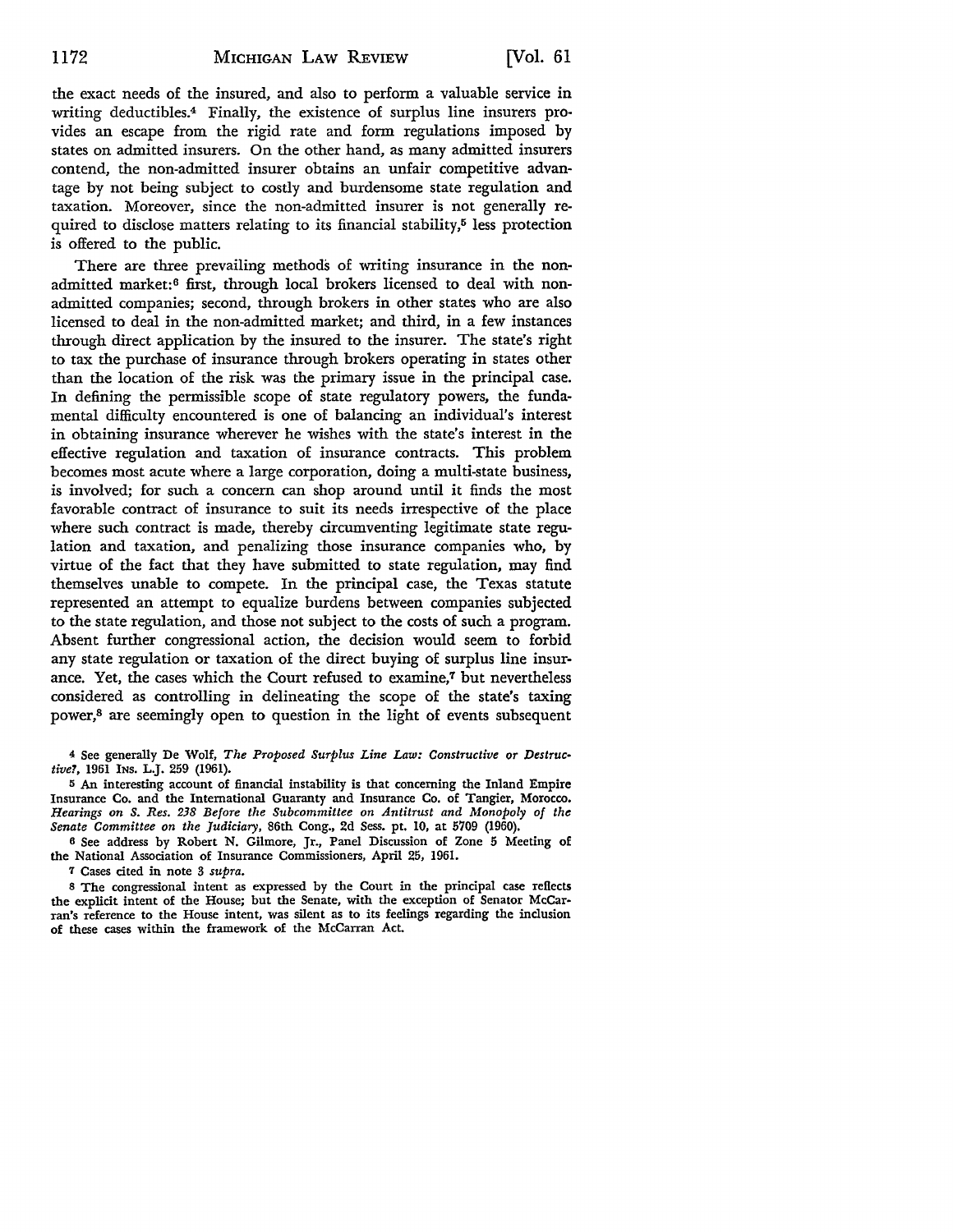to their decision, for these cases were decided on a very conceptualistic theory of the place of contract, $9$  and upon an interpretation of the due process clause which has since been rejected.10 In recent years the Court has gradually narrowed the holdings of these cases to their facts,<sup>11</sup> and its hesitancy in the principal case to re-examine them gives rise to the inference that, were it not for the explicit congressional intent accompanying the enactment of the McCarran Act, a different result would have been reached.

However, notwithstanding the fact that these decisions may be open to question, and that some legitimate state regulation or taxation may be circumvented, the result in the principal case is seemingly a desirable one; for the surplus line companies do serve useful purposes, and their advantage over admitted companies is not limited solely to a rate differential. The use of non-standard forms and the development of new lines of insurance are attributable to an initiative which is said to be generally lacking in admitted companies. Moreover, there is little to be gained by penalizing those individuals who seek out forms of insurance not offered by the admitted companies on the ground that the cost of the regulatory system gives the non-admitted insurer an unfair competitive advantage. The real problem lies in securing for the public the advantages offered by surplus line companies while at the same time protecting those admitted insurance companies, who, by virtue of state regulation and taxation, are placed in an unfavorable competitive position.

Several solutions to the problem of regulating the direct buying of surplus line insurance have been proposed. One possible solution is the promotion and adoption of surplus line broker laws throughout the country. Such laws might help eliminate the problems involved in those states12 where the inefficacy of broker regulation gives non-admitted insurers an unfair advantage and denies the public adequate protection in their dealings with financially unsound companies. Recognizing this need for uniformity in surplus line broker laws, the National Association of Insurance Commissioners has attempted to work out a solution. This body has published a list of guiding principles for use in the revision of surplus line laws, which has been favorably received,<sup>13</sup> and subsequently, a uniform nonadmitted insurance  $act^{14}$  which is now in its fifth draft. There is no sign,

9 See Hoopeston Canning Co. v. Cullen, 318 U.S. 313, 316 (1943).

10 See Lincoln Fed. Labor Union v. Northwestern Iron &: Metal Co., 335 U.S. 525, 535 (1949).

12 Alabama, Delaware, Iowa, Minnesota and Wyoming have no surplus line laws. 13 See address by Raymond A. Severin, The American Management Association Spring Insurance Conference, May 8, 1961.

14 *Hearings, supra* note 5, at 6147.

<sup>11</sup> See, *e.g.,* Hoopeston Canning Co. v. Cullen, 318 U.S. 313 (1943); Osborn v. Ozlin, 310 U.S. 53 (1940). In the *Hoopeston* case the Court said that the *Allgeyer* case could not be controlling in those cases where the policy of the state was clear, the insured interest was located in the state, and there were many points of contact between the insurer and the property within the state. 318 U.S. at 319.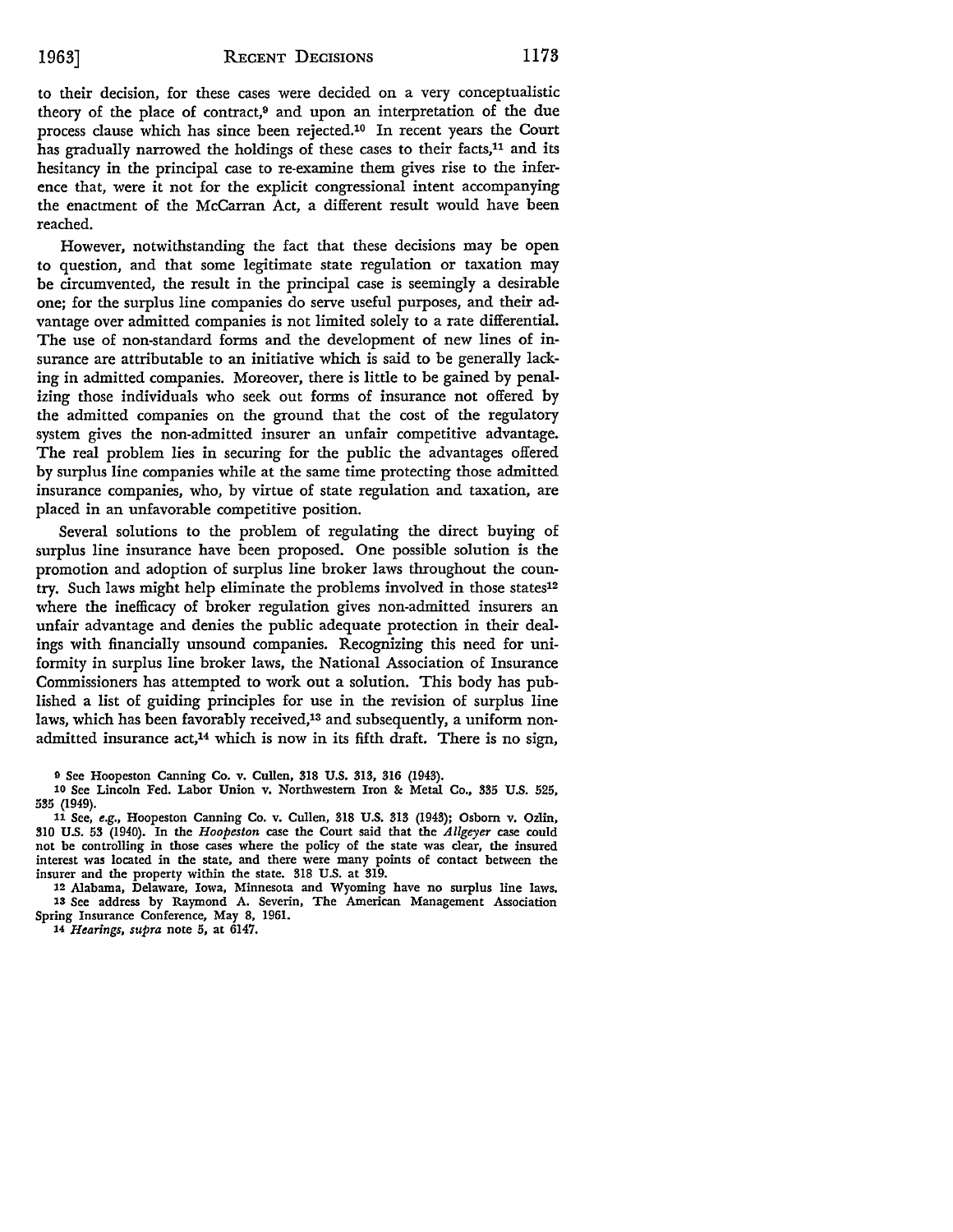however, that complete agreement as to its provisions will ensue. A satisfactory uniform act, if enacted and enforced in all the states, could solve the present problems to a considerable extent. However, the uniform act as presently drafted applies only to residents of the enforcing state and has no reciprocal provisions, and thus its enactment would still leave largely unsolved the problems which accompany the purchase of insurance through a broker in another state. As an alternative to its proposal of a uniform act, the N.A.I.C. is considering the establishment of a "Central Non~Admitted Insurers Information Bureau"15-a permanent bureau which would collect and disseminate information concerning non-admitted insurers. On the basis of such information, such as notice of an insolvency, an insurance commissioner could take appropriate action to disqualify a company. The simplicity of the proposal and the absence of elaborate qualifying formalities appear to be its chief attributes. Another solution to the problem of effective regulation would be for the admitted companies to become more competitive by exercising their ingenuity in meeting new insurance needs while the legislatures revamped those particular regulations which tend to stifle competition. One possibility would be for legislatures to enact premium limits above which no form or rate regulations would exist, thereby freeing admitted insurers from the rigid policy regulations which often prevent them from competing with the surplus line companies. As a result of an elimination of much of the need for resorting to the non-admitted market, survival would become more difficult, in light of increased competition and decreased demand, for financially unsound non-admitted companies.

A final approach would be federal intervention in the field of insurance regulation. Although this solution is generally not favored either by the states or by the insurers,<sup>16</sup> it is being seriously contemplated<sup>17</sup> because of the apparent inability of the states to protect consumers effectively from the evils attending the operation of the non-admitted insurer, and also because many of the surplus line companies are alien<sup>18</sup> and hence more properly a subject of federal regulation. The critical question is one of determining what kind of federal intervention is necessary to solve the surplus line problem. First, it seems improbable that the federal government would take over the regulation of all insurance activity in light of the complicated state machinery which has existed for years in this area. It would be possible merely to assume the regulation of surplus line insurance, although the imposition of additional federal requirements would certainly complicate the activities of insurance brokers and companies.

<sup>15</sup> See The National Underwriter, June 22, 1962, p. 1, col. 1; id., April 6, 1962, p. 1, col. 4.

<sup>16</sup> See address by Julius S. Wikler, Zone 2 Meeting of the National Association of Insurance Commissioners, April 26, 1961.

<sup>17</sup> See address by Donald P. McHugh, American Society of Insurance Management, May 8, 1961.

<sup>1</sup>s *Ibid.*